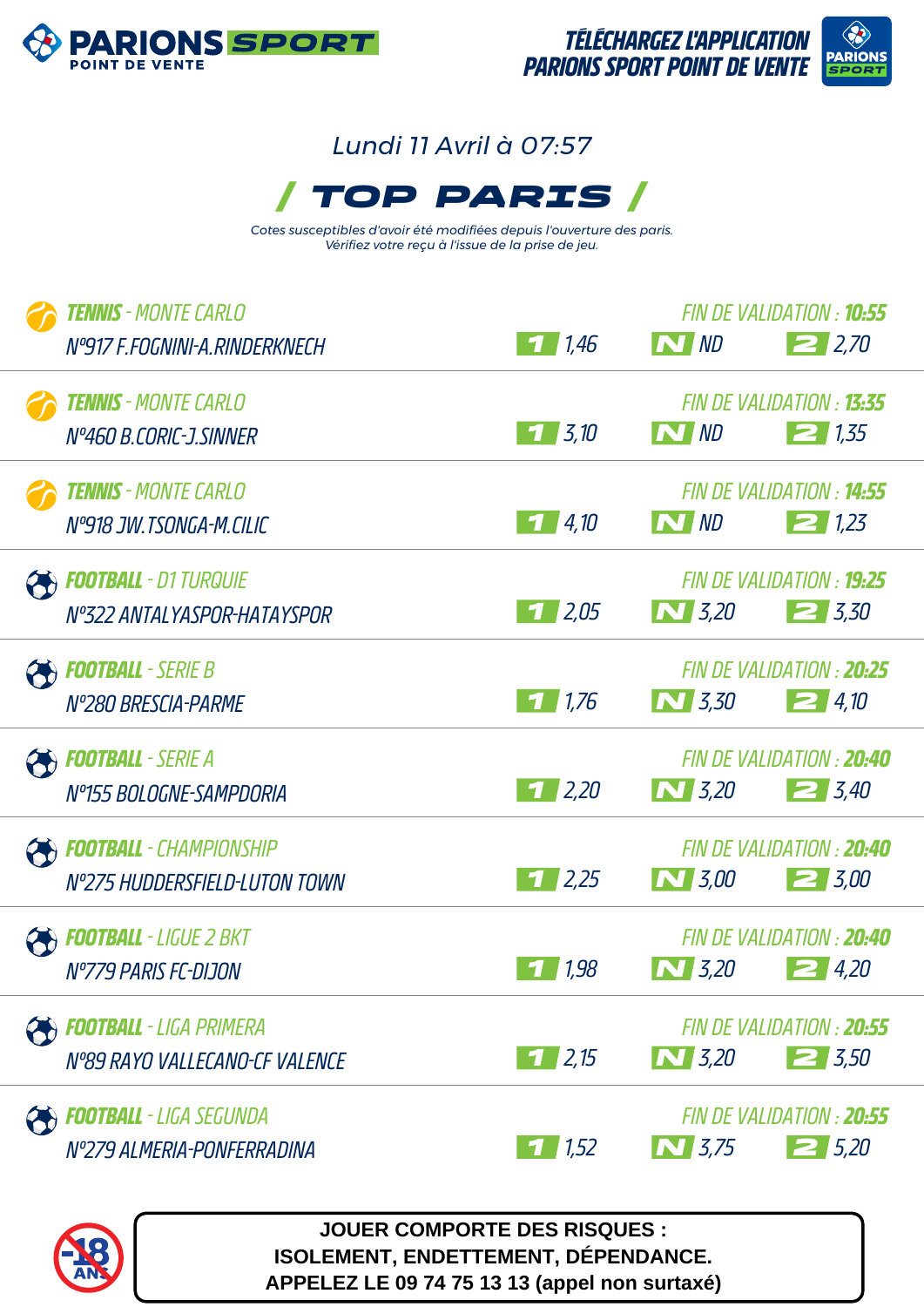

## *Lundi 11 Avril à 07:57*



*Cotes susceptibles d'avoir été modifiées depuis l'ouverture des paris. Vérifiez votre reçu à l'issue de la prise de jeu.*

|                            | <b>HORAIRE</b>                    |                                                         |                    |                 |                                             | <b>PARI HANDICAP</b> |                                                                | <b>PARI MI-TEMPS</b> |                    |                 |  |
|----------------------------|-----------------------------------|---------------------------------------------------------|--------------------|-----------------|---------------------------------------------|----------------------|----------------------------------------------------------------|----------------------|--------------------|-----------------|--|
| <b>SPORT / COMPÉTITION</b> | <i>FIN DE</i><br><i>Alidation</i> | <b>MATCH</b>                                            | N°                 | 1N <sub>2</sub> | <b>Nº</b> <i>VALEUR</i><br>[EQ1:EQ2]        |                      | 1M2                                                            | $M^o$                |                    | 1N <sub>2</sub> |  |
| Lundi 11 Avril             |                                   |                                                         |                    |                 |                                             |                      |                                                                |                      |                    |                 |  |
| Higue 2 BKT                |                                   | 20:40 Paris FC-Dijon                                    |                    |                 |                                             |                      | 779 1,98 3,20 4,20 390 [1:0] 1,22 5,30 11,0 781 2,40 1,83 4,25 |                      |                    |                 |  |
| <b>Liga Primera</b>        |                                   | 20:55 Rayo Vallecano-CF Valence                         |                    |                 |                                             |                      | 89 2,15 3,20 3,50 90 [0:1] 4,15 3,85 1,66 91 2,55 1,87 3,65    |                      |                    |                 |  |
| <b>Serie A</b>             |                                   | 20:40 Bologne-Sampdoria                                 |                    |                 |                                             |                      | 155 2,20 3,20 3,40 159 [0:1] 4,10 3,95 1,66 160 2,50 1,92 3,55 |                      |                    |                 |  |
| Monte Carlo                |                                   | 10:55 Ramos Vinolas-T.Griekspoor                        | 465 1,59 nd 2,30   |                 |                                             |                      |                                                                |                      |                    |                 |  |
|                            |                                   | 10:55 S.Korda-Van De Zandsch                            | 466 1,62 nd 2,20   |                 |                                             |                      |                                                                |                      |                    |                 |  |
|                            |                                   | 10:55 F.Fognini-A.Rinderknech                           | 917 1,46 nd 2,70   |                 |                                             |                      |                                                                |                      |                    |                 |  |
|                            |                                   | 12:15 S.Wawrinka-A.Bublik                               | 467 2,55 nd 1,50   |                 |                                             |                      |                                                                |                      |                    |                 |  |
|                            |                                   | 12:15 A.De Minaur-B.Zapata                              | 964 1,27 nd 3,60   |                 |                                             |                      |                                                                |                      |                    |                 |  |
|                            |                                   | 12:15 J.Munar-F.Delbonis                                | 965 1,34 nd 3,20   |                 |                                             |                      |                                                                |                      |                    |                 |  |
|                            |                                   | 12:25 K.Khachanov-D.Schwartzman                         | 462 2,55 nd 1,50   |                 |                                             |                      |                                                                |                      |                    |                 |  |
|                            |                                   | 13:35 B.Coric-J.Sinner                                  | 460 3,10 nd 1,35   |                 |                                             |                      |                                                                |                      |                    |                 |  |
|                            |                                   | 13:35 P.CarrenoBusta-S.Baez                             | 967 1,44 nd 2,60   |                 |                                             |                      |                                                                |                      |                    |                 |  |
|                            |                                   | 14:55 JW.Tsonga-M.Cilic                                 | 918 4,10 nd 1,23   |                 |                                             |                      |                                                                |                      |                    |                 |  |
|                            |                                   | 14:55 H.Hurkacz-H.Dellien                               | 968 1,42 nd 2,70   |                 |                                             |                      |                                                                |                      |                    |                 |  |
| <b>ODI Turquie</b>         |                                   | 19:25 Antalyaspor-Hatayspor                             |                    |                 |                                             |                      | 322 2,05 3,20 3,30 277 [0:1] 3,50 3,60 1,62 278 2,45 1,98 3,55 |                      |                    |                 |  |
| <b>Championship</b>        |                                   | 20:40 Huddersfield-Luton Town                           |                    |                 |                                             |                      | 275 2,25 3,00 3,00 209 [0:1] 4,15 3,60 1,51 210 2,70 1,87 3,40 |                      |                    |                 |  |
| <b>Liga Segunda</b>        |                                   | 20:55 Almeria-Ponferradina                              |                    |                 |                                             |                      | 279 1,52 3,75 5,20 273 [0:1] 2,40 3,30 2,20 274 1,95 2,05 5,00 |                      |                    |                 |  |
| <b>Serie B</b>             |                                   | 20:25 Brescia-Parme                                     |                    |                 |                                             |                      | 280 1,76 3,30 4,10 291 [0:1] 2,95 3,40 1,83 292 2,20 1,97 4,20 |                      |                    |                 |  |
| DI Suède                   |                                   | 18:55 IFK Värnamo-IK Sirius FK                          |                    |                 |                                             |                      | 267 2,05 3,10 3,10 268 [0:1] 3,55 3,55 1,57 269 2,50 1,98 3,40 |                      |                    |                 |  |
|                            |                                   | 19:05 Malmö-Elfsborg                                    |                    |                 |                                             |                      | 270 1,50 3,75 4,90 271 [0:1] 2,30 3,35 2,15 272 1,92 2,15 4,75 |                      |                    |                 |  |
| <b>ANBL</b>                |                                   | 11:25 Adelaide-Brisbane                                 |                    |                 |                                             |                      | 846 1,63 11,0 2,15 314 [0:8] 2,65 10,0 1,40 848 1,64 17,0 1,96 |                      |                    |                 |  |
| <b>TBSL</b>                |                                   | 19:25 Fenerbahçe-Galatasaray                            |                    |                 |                                             |                      | 498 1,28 13,0 3,10 499 [0:7] 1,80 19,0 1,78 500 1,40 18,0 2,45 |                      |                    |                 |  |
| <b>Mardi 12 Avril</b>      |                                   |                                                         |                    |                 |                                             |                      |                                                                |                      |                    |                 |  |
|                            |                                   | <b>G</b> ChampionsLeague 20:55 Bayern Munich-Villarreal |                    |                 |                                             |                      | 71 1,22 6,35 10,0 41 [0:1] 1,58 4,10 3,95 42 1,49 2,55 7,10    |                      |                    |                 |  |
|                            |                                   | 20:55 Real Madrid-Chelsea                               |                    |                 |                                             |                      | 72 2,35 3,45 2,90 69 [0:1] 4,20 4,05 1,55 70 2,60 2,05 3,10    |                      |                    |                 |  |
| Monte Carlo                |                                   | 10:55 D.Evans-R.Bautista                                | 461 2,50 nd 1,40   |                 |                                             |                      |                                                                |                      |                    |                 |  |
|                            |                                   | 10:55 L.Sonego-I.Ivashka                                | 463 1,38 nd 2,50   |                 |                                             |                      |                                                                |                      |                    |                 |  |
|                            |                                   | 10:55 P.Martinez-U.Humbert                              | 464 1,30 nd 2,90   |                 |                                             |                      |                                                                |                      |                    |                 |  |
|                            |                                   | 10:55 TH.Fritz-L.Catarina                               | 468 1.01 nd 8.50   |                 |                                             |                      |                                                                |                      |                    |                 |  |
|                            |                                   | 10:55 L.Musetti-B.Paire                                 | 919 1,35 nd 2,70   |                 |                                             |                      |                                                                |                      |                    |                 |  |
|                            |                                   | 10:55 N.Djokovic-A.Davidovich                           | 969 1.08 nd 5.30   |                 |                                             |                      |                                                                |                      |                    |                 |  |
| <b>ODI Australie</b>       |                                   | 11:00 Melbourne Vic-Brisbane Roar                       |                    |                 |                                             |                      | 201 1,69 3,50 3,90 202 [0:1] 2,75 3,40 1,86 203 2,15 2,05 4,05 |                      |                    |                 |  |
|                            |                                   | 11:00 Sydney FC-Adelaide FC                             |                    |                 |                                             |                      | 204 1,70 3,50 3,80 205 [0:1] 2,70 3,55 1,84 206 2,10 2,15 3,85 |                      |                    |                 |  |
| <b>D1 Brésil</b>           |                                   | 00:55 Juventude RS-Bragantino SP                        |                    |                 |                                             |                      | 276 3,00 2,85 2,30 217 [1:0] 1,51 3,85 5,00 218 3,45 1,79 2,85 |                      |                    |                 |  |
| 分NBL                       |                                   | 11:25 NewZealand Br.-Sydney                             | 196 3,20 14,0 1,30 |                 |                                             |                      |                                                                |                      | 197 2,45 18,0 1,40 |                 |  |
| $\leq$ NHL                 |                                   | 00:55 Montréal-Winnipeg                                 |                    |                 | 305 2,80 4,30 2,05 306 [1:0] 1,63 7,20 2,35 |                      |                                                                |                      |                    |                 |  |
| <b>Mercredi 13 Avril</b>   |                                   |                                                         |                    |                 |                                             |                      |                                                                |                      |                    |                 |  |
|                            |                                   | ChampionsLeague 20:55 Atl. Madrid-Man. City             |                    |                 |                                             |                      | 12 4,60 3,70 1,76 83 [1:0] 1,99 3,45 2,95 84 4,40 1,96 2,15    |                      |                    |                 |  |
|                            |                                   | 20:55 Liverpool-Benfica                                 |                    |                 |                                             |                      | 13 1,25 5,95 9,90 126 [0:1] 1,63 4,15 3,65 127 1,52 2,55 6,60  |                      |                    |                 |  |
| <b>B</b> Euroleague H      |                                   | 18:25 Mac.Tel Aviv-Fenerbahçe                           | 476 1,71 12,0 2,25 |                 |                                             |                      |                                                                |                      | 477 1,70 18,0 2,00 |                 |  |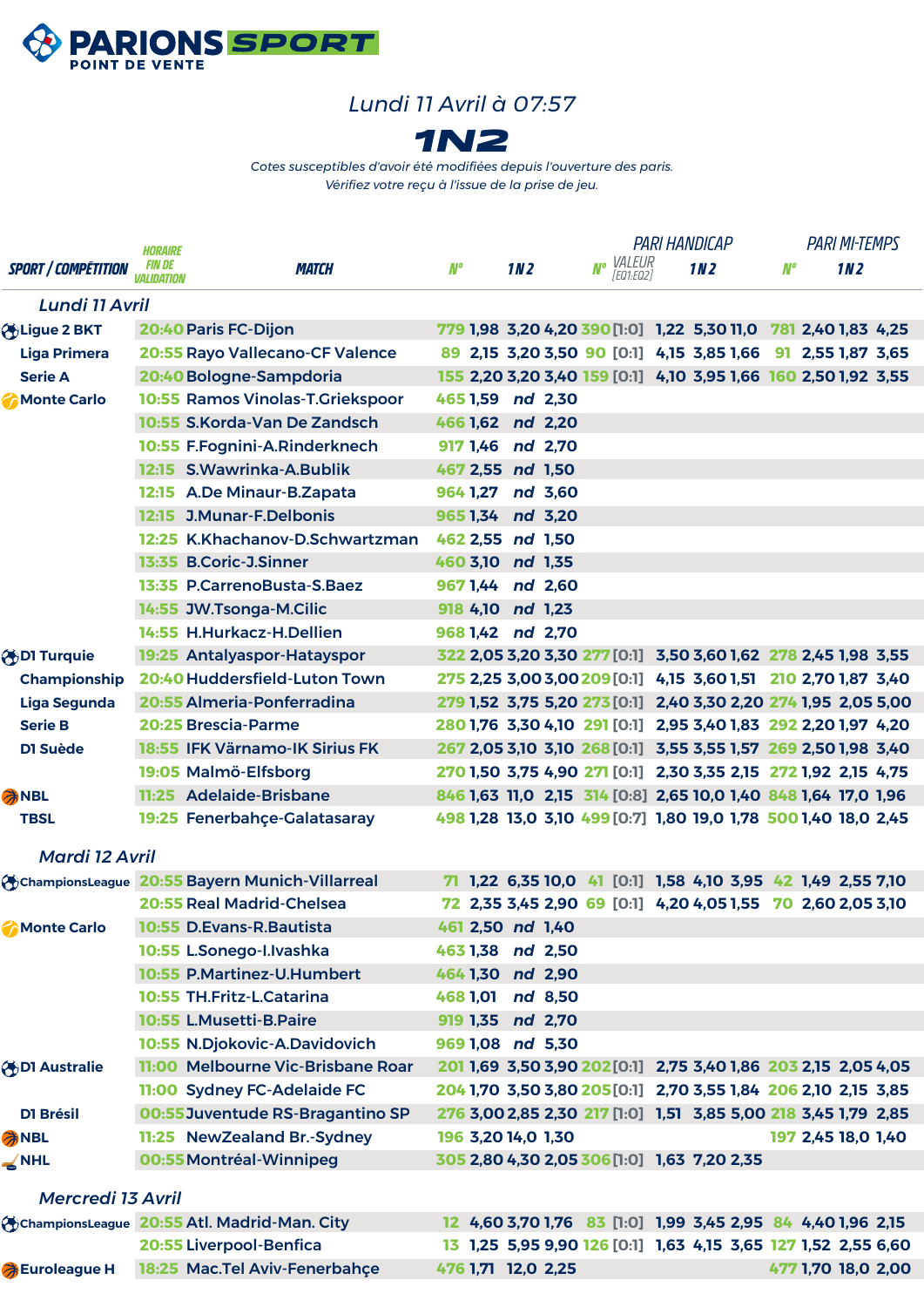| <b>Mercredi 13 Avril</b> |                                                          |                    |                                                                |  |  |  |
|--------------------------|----------------------------------------------------------|--------------------|----------------------------------------------------------------|--|--|--|
|                          | <b>A</b> Copa Libertador 00:10 Boca Juniors-Always Ready | 198 1,06 7,00 20,0 |                                                                |  |  |  |
|                          | 02:25 Palmeiras-Ind Petrolero                            | 2001,04 8,20 22,0  |                                                                |  |  |  |
| Jeudi 14 Avril           |                                                          |                    |                                                                |  |  |  |
|                          | Europa League 18:40 Atalanta-RB Leipzig                  |                    | 284 2,30 3,50 2,70 165 [0:1] 4,10 3,95 1,51 166 2,65 2,05 3,00 |  |  |  |
|                          | 20:55 Lyon-West Ham                                      |                    | 15 2,00 3,60 3,55 289 [0:1] 3,40 3,60 1,71 290 2,40 1,98 3,60  |  |  |  |
|                          | <b>20:55 FC Barcelone-Ein.Francfort</b>                  |                    | 285 1,40 4,65 6,90 171 [0:1] 2,00 3,50 2,65 172 1,75 2,20 5,60 |  |  |  |
|                          | 20:55 Rangers-Sporting Braga                             |                    | 286 1,88 3,45 3,80 173 [0:1] 3,30 3,40 1,78 174 2,35 1,90 4,00 |  |  |  |
| <b>Europa Conf.</b>      | 18:40 PSV Eindhoven-Leicester                            |                    | 281 1,98 3,45 3,45 163 [0:1] 3,40 3,70 1,68 164 2,35 2,05 3,50 |  |  |  |
|                          | <b>20:55 PAOK Thessalo.-Marseille</b>                    |                    | 14 3,10 3,20 2,20 287 [1:0] 1,56 3,55 4,15 288 3,50 1,85 2,70  |  |  |  |
|                          | 20:55 AS Rome-Bodø/Glimt                                 |                    | 282 1,33 4,95 7,90 167 [0:1] 1,88 3,45 3,00 168 1,69 2,20 6,40 |  |  |  |
|                          | 20:55 Slavia Prague-Feyenoord                            |                    | 283 2,70 3,30 2,35 169 [1:0] 1,48 4,10 4,15 170 2,90 2,10 2,65 |  |  |  |
|                          | Copa Libertador 01:55 Corinthians-Deportivo Cali         | 199 1,49 3,35 6,00 |                                                                |  |  |  |
| <b>Vendredi 15 Avril</b> |                                                          |                    |                                                                |  |  |  |
| <b>ALI Uber Eats</b>     | <b>20:55 Rennes-Monaco</b>                               |                    | 178 2,05 3,50 3,40 179 [0:1] 3,45 3,70 1,66 180 2,40 2,00 3,45 |  |  |  |
| <b>Liga Primera</b>      | 20:55 Real Sociedad-Betis Séville                        |                    | 181 2,05 3,30 3,30 182 [0:1] 3,55 3,50 1,58 183 2,50 1,94 3,50 |  |  |  |
| <b>Serie A</b>           | 18:55 Spezia Calcio-Inter Milan                          |                    | 175 8,10 5,05 1,31 176 [1:0] 2,85 3,40 1,80 177 6,10 2,30 1,67 |  |  |  |
|                          | 20:55 Milan AC-Genoa                                     |                    | 184 1,30 4,90 9,20 185 [0:1] 1,83 3,20 2,90 186 1,68 2,15 7,10 |  |  |  |
| <b>Samedi 16 Avril</b>   |                                                          |                    |                                                                |  |  |  |
| <b>A</b> LI Uber Eats    | <b>16:55 St Etienne-Brest</b>                            |                    | 142 2,30 3,10 3,10 143 [0:1] 4,20 3,75 1,53 144 2,65 1,90 3,35 |  |  |  |
|                          | 20:55 Lille-Lens                                         |                    | 22 2,05 3,40 3,50 23 [0:1] 3,55 3,60 1,66 24 2,45 1,95 3,60    |  |  |  |
|                          | Premier League 13:25 Tottenham-Brighton Hove             |                    | 98 1,49 4,15 6,10 99 [0:1] 2,30 3,45 2,45 100 1,88 2,10 5,30   |  |  |  |
|                          | 15:55 Man. United-Norwich                                |                    | 122 1,23 6,15 10,0 123 [0:1] 1,63 3,85 3,90 124 1,53 2,45 7,50 |  |  |  |
|                          | 15:55 Southampton-Arsenal                                |                    | 125 3,90 3,50 1,87 128 [1:0] 1,83 3,65 3,20 129 3,90 1,99 2,25 |  |  |  |
|                          | <b>15:55 Watford-Brentford</b>                           |                    | 130 2,75 3,10 2,50 131 [1:0] 1,47 4,00 5,00 132 3,10 1,88 2,90 |  |  |  |
| <b>FA Cup</b>            | 16:25 Man. City-Liverpool                                |                    | 136 2,20 3,40 2,95 137 [0:1] 3,65 3,80 1,51 138 2,50 2,10 3,05 |  |  |  |
| <b>Liga Primera</b>      | 13:55 Elche-Majorque                                     |                    | 101 2,30 3,00 3,00 102 [0:1] 4,45 3,50 1,45 103 2,85 1,81 3,40 |  |  |  |
|                          | 16:10 Alaves-Rayo Vallecano                              |                    | 133 2,40 3,00 2,85 134 [0:1] 4,75 3,60 1,40 135 2,95 1,81 3,25 |  |  |  |
|                          | 18:25 CF Valence-Osasuna                                 |                    | 148 2,05 3,15 3,50 149 [0:1] 3,75 3,35 1,58 150 2,55 1,84 3,75 |  |  |  |
|                          | <b>20:55 Getafe-Villarreal</b>                           |                    | 158 3,20 3,10 2,20 161 [1:0] 1,51 3,45 4,00 162 3,50 1,85 2,70 |  |  |  |
| <b>Serie A</b>           | 12:25 Cagliari-Sassuolo                                  |                    | 95 2,85 3,40 2,20 96 [1:0] 1,49 3,85 3,70 97 3,00 2,10 2,55    |  |  |  |
|                          | 14:25 Sampdoria-Salernitana                              |                    | 104 1,77 3,55 4,10 105 [0:1] 2,90 3,40 1,79 106 2,20 2,00 4,00 |  |  |  |
|                          | 14:25 Udinese-Empoli                                     |                    | 107 1,80 3,60 3,90 108 [0:1] 2,90 3,45 1,77 109 2,20 2,05 3,85 |  |  |  |
|                          | 16:25 Fiorentina-Venezia FC                              |                    | 139 1,38 4,65 7,00 140 [0:1] 1,96 3,35 2,55 141 1,76 2,20 5,60 |  |  |  |
|                          | 18:25 Juventus Turin-Bologne                             |                    | 151 1,33 4,70 8,30 152 [0:1] 1,91 3,20 2,75 153 1,73 2,15 6,60 |  |  |  |
|                          | 20:40 Lazio Rome-Torino                                  |                    | 154 1,58 3,80 5,10 156 [0:1] 2,45 3,30 2,05 157 2,00 2,05 4,70 |  |  |  |
| <b>Bundesliga1</b>       | 15:25 Augsburg-Hertha Berlin                             |                    | 110 1,98 3,25 3,50 111 [0:1] 3,40 3,50 1,61 112 2,40 1,97 3,60 |  |  |  |
|                          | 15:25 Dortmund-Wolfsburg                                 |                    | 113 1,45 4,55 5,70 114 [0:1] 2,00 3,50 2,40 115 1,79 2,30 4,85 |  |  |  |
|                          | 15:25 Fribourg-Bochum                                    |                    | 116 1,58 3,95 4,90 117 [0:1] 2,45 3,30 2,05 118 2,00 2,05 4,55 |  |  |  |
|                          | 15:25 Mayence-Stuttgart                                  |                    | 119 1,94 3,35 3,60 120 [0:1] 3,25 3,50 1,65 121 2,35 1,99 3,65 |  |  |  |
|                          | 18:25 M'Gladbach-Cologne                                 |                    | 145 1,98 3,50 3,20 146 [0:1] 3,25 3,75 1,60 147 2,35 2,15 3,25 |  |  |  |
| <b>Dimanche 17 Avril</b> |                                                          |                    |                                                                |  |  |  |
| <b>ALI Uber Eats</b>     | 12:55 Nice-Lorient                                       |                    | 25 1,70 3,65 4,70 26 [0:1] 2,80 3,30 1,99 27 2,15 1,94 4,60    |  |  |  |
|                          | 14:55 Metz-Clermont                                      |                    | 28 2,65 3,10 2,60 29 [0:1] 5,30 3,95 1,39 30 3,05 1,85 3,00    |  |  |  |
|                          | 14:55 Montpellier-Reims                                  |                    | 31 2,25 3,10 3,30 32 [0:1] 4,05 3,75 1,55 33 2,60 1,91 3,45    |  |  |  |
|                          | 14:55 Nantes-Angers                                      |                    | 34 1,93 3,35 3,90 35 [0:1] 3,40 3,40 1,75 36 2,35 1,87 4,10    |  |  |  |
|                          | 14:55 Troyes-Strasbourg                                  |                    | 37 3,50 3,30 2,10 38 [1:0] 1,65 3,55 3,65 39 3,70 1,91 2,45    |  |  |  |
|                          | 17:00 Lyon-Bordeaux                                      |                    | 19 1,27 5,55 9,50 20 [0:1] 1,71 3,60 3,35 21 1,59 2,35 6,90    |  |  |  |
|                          | 20:40 Paris SG-Marseille                                 |                    | 16 1,39 5,10 7,10 17 [0:1] 1,89 3,65 2,80 18 1,70 2,35 5,50    |  |  |  |
|                          | Premier League 15:10 Newcastle-Leicester                 |                    | 45 2,35 3,20 3,00 46 [0:1] 4,25 4,001,55 47 2,601,98 3,20      |  |  |  |